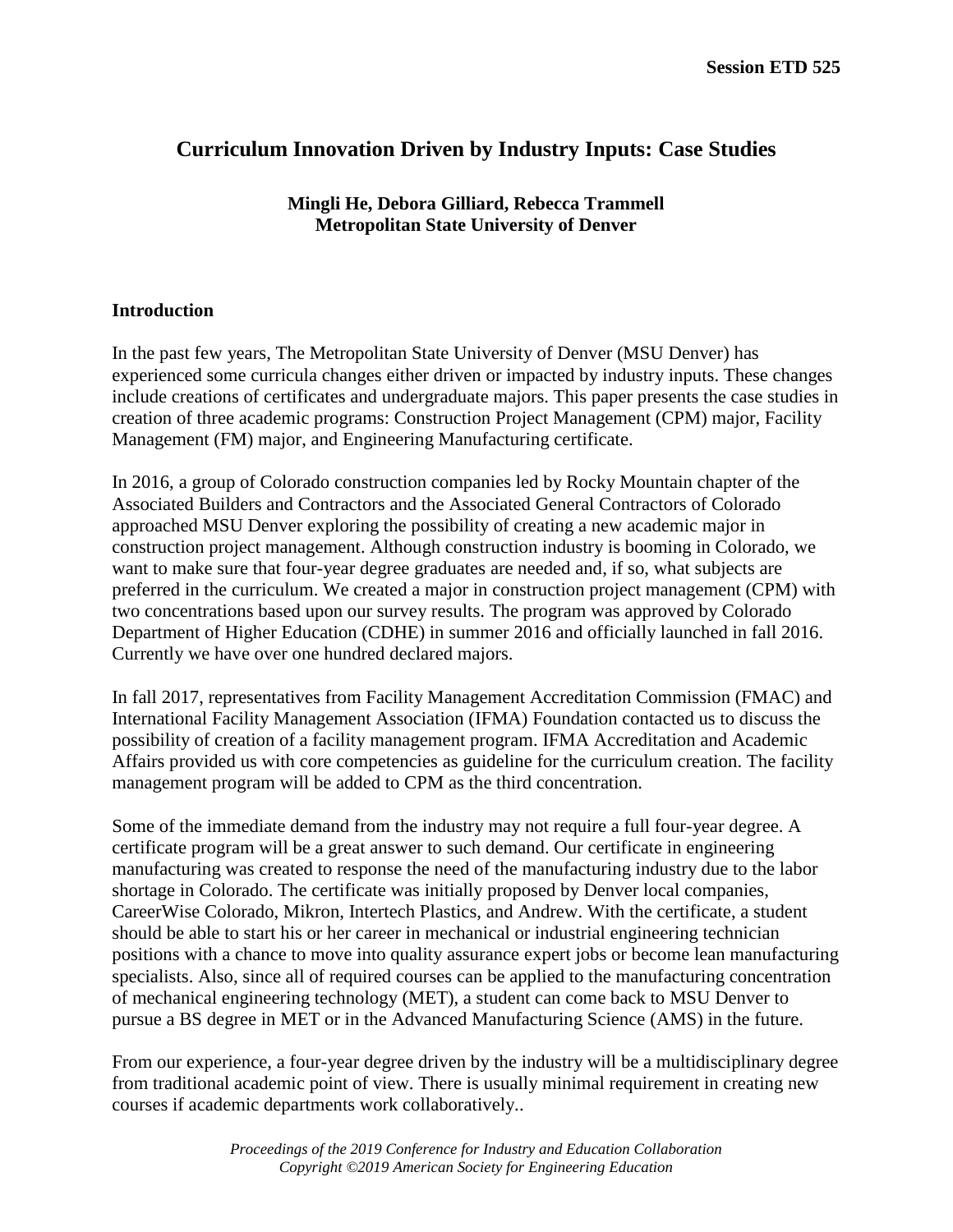## **Construction Project Management Degree**

In spring 2016, MSU Denver, responding to and in collaboration with industry advisors, explored the potential of a new 4 year Bachelor of Art degree in Construction Project Management (CPM).

This degree would be designed primarily for existing employees in the building trades and would allow a specified amount of college credits for completing an accredited apprenticeship or other on-the-job-training (OJT) programs. The goal was to create pathways for existing trade employees to transition into estimating, preconstruction, supply chain, project management or other key leadership positions in construction organizations. This pathway would grant those employees the opportunity to apply previous training, apprenticeship and OJT in a meaningful amount of credit hours toward a Bachelor's degree. The difference between this degree and existing Construction Management degrees offered by other universities in Colorado will be its more practical, experience based focus as opposed to the more typical theoretical orientation. The degree will be further distinguished by its granting college credit for registered apprenticeship programs or other industry training.

In order to exam the feasibility and usefulness of such program, MSU Denver conducted a series of survey. Survey responses would only be used internally at MSU Denver to direct curriculum development and potentially market the new degree. In this paper we use secondary survey data.

The first survey aimed to understand the interests in such degree from employers' point of view.<sup>1</sup> Distributed with the help of the Presidents of the Rocky Mountain chapter of the Associated Builders and Contractors and the Associated General Contractors of Colorado, the result of the survey indicated strong support for the type of degree proposed, referring to Figure 1. Survey response: importance of a pathway to a 4 year BA degree in construction project management for your company and employees.

The numeric responses 1-4 indicate the following:  $1 = No$  interest, these skills are readily available in the marketplace. 2=I could see some benefit to this, degree not necessary, but training would be good. 3= If the employee pursued this, I would look favorably towards them. 4= critical for the future growth of my company, I'd even be willing to invest in this type of training for my employees. Employees coming out with this type of training would be highly valuable to me (my company).

Out of 44 total responses only 3 respondents had no interest, 8 saw some benefit, 22 viewed it favorably and 11 felt that it was critical for the future growth of their company and that employees with this type of training would be very valuable.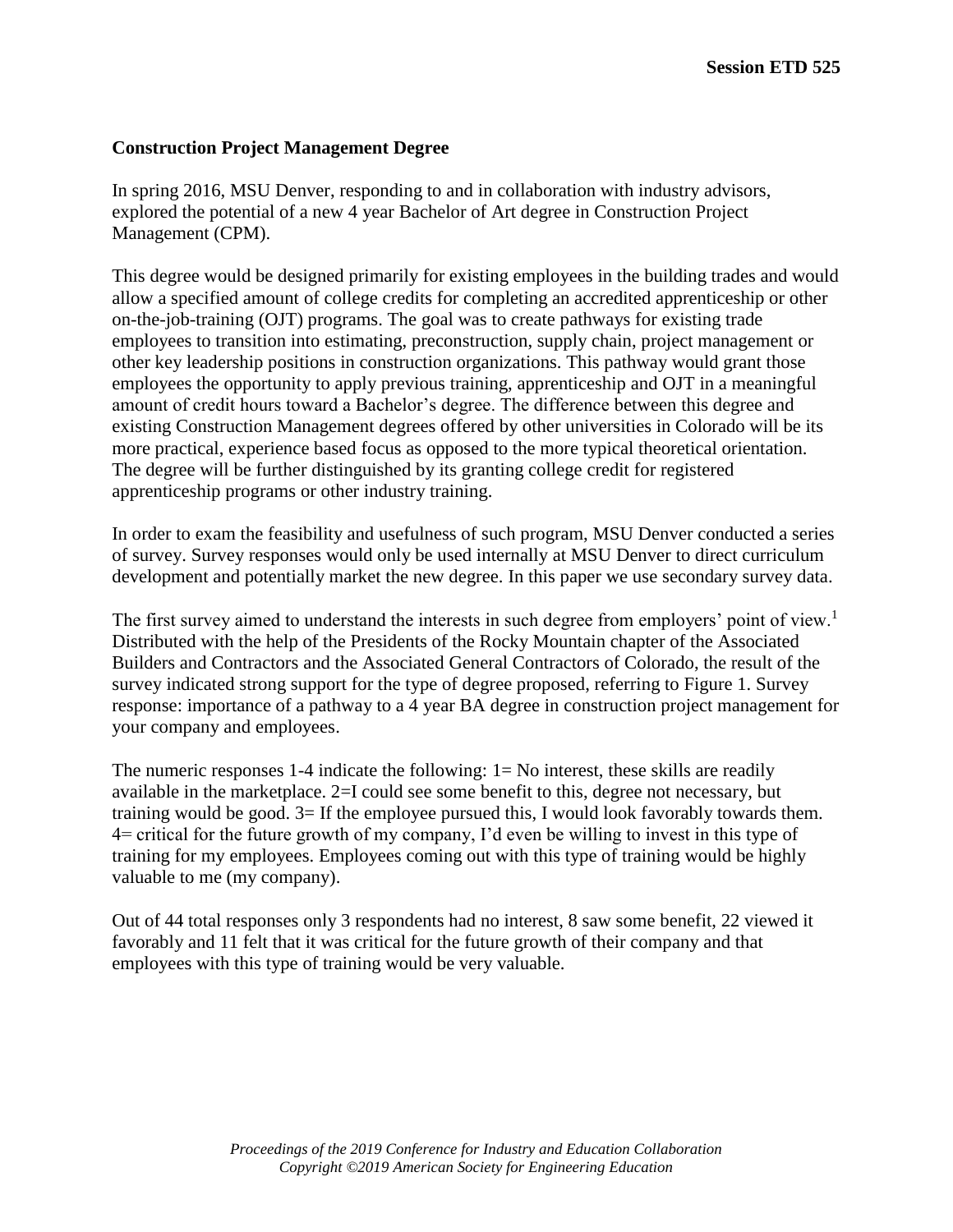

Figure 1. Survey response: Importance of a pathway to a 4 year BA degree in construction project management for your company and employees

While employers strongly supported the concept, verification of employees' interest was also researched. The second survey was distributed to employees of major Denver metro area construction companies to ascertain the interest of employees in pursuing the CPM degree. As was the case with employers, employees also showed strong interests in the proposed program as indicated in Figure 2 below. This figure shows results to the question – Do you have an interest in moving into management positions in your company that may require a Bachelor's degree? The data indicates that 71% of responding construction industry employees do have the interest in pursuing positions that would require a baccalaureate degree such as the CPM degree.

| Answer | Bar | <b>Response</b> | æ   |
|--------|-----|-----------------|-----|
| Yes    |     | 93              | 71% |
| No     |     | 38              | 29% |
| Total  |     | 131             |     |

Figure 2. Survey response: Do you have an interest in moving into management positions in your company that may require a Bachelor's degree?

Respondents were also queried as to how likely they would be to pursue the perspective CPM degree. A total of 73% of the employees indicated that they would be at least somewhat likely to pursue the degree while 49% were very or extremely likely to pursue the CPM degree, as shown in Figure 3.

The survey results indicated a good opportunity for development of such a degreed program. In order to produce a curriculum with required elements from the industry. A questionnaire was sent to employers who are interested such program to collect ideas and contents should be included in the curriculum. Based upon the responses, the last survey was created and sent to employers to identify the importance of each topic in the perspective curriculum. Table 1 shows the rank of topics that are considered as required for managerial (or higher) positions that require a 4-year degree. Only the topics supported by at least half of the responding companies was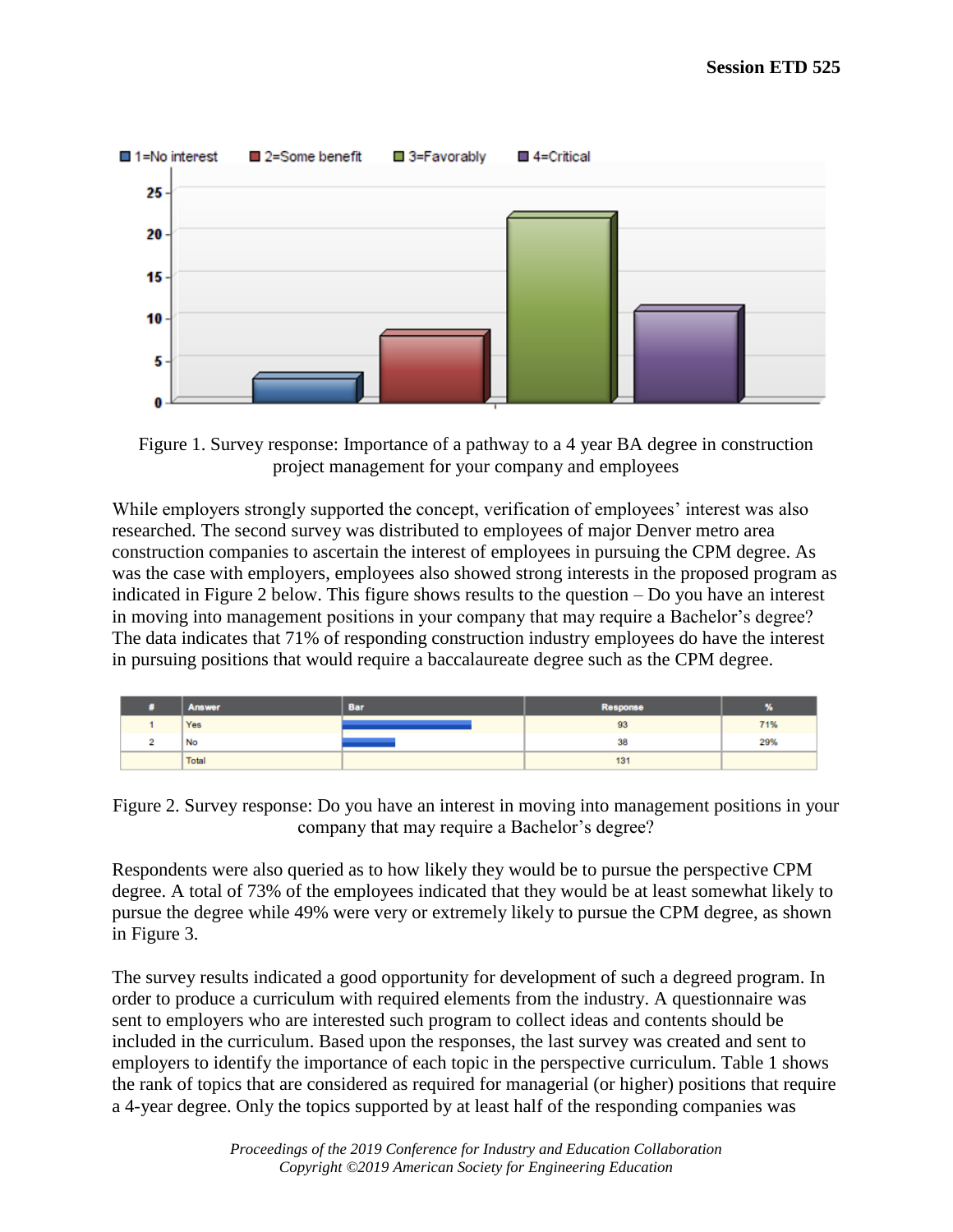included in the table. Table 2 shows the top 10 areas that are considered as critical for degreed position(s).



Figure 3. Survey response: How likely would you be to pursue the CPM Degree

In the tables, TR stands for total number of responses. Columns marked 3 in table 1 and 4 in table 2 reported numbers of company who check the fields, where 3 stands for Required for Managerial (or higher) Positions that Require a Degree and 4 for Critical for Degreed Position(s). Mean gives the mean value (between 1-4) reported by all participating companies.

|  | Table 1. $3$ = Required for Managerial (or higher) Positions that Require a Degree |
|--|------------------------------------------------------------------------------------|
|  |                                                                                    |

| Question                                                      | 3  | <b>TR</b> | Mean |
|---------------------------------------------------------------|----|-----------|------|
| Composing business communication (letters, RFI's/ASI's, scope | 31 | 49        | 3.1  |
| letters, contracts, etc.)                                     |    |           |      |
| Scheduling (MS Project or other)                              | 30 | 49        | 2.98 |
| Building and interpreting job cost reporting                  | 29 | 48        | 3.06 |
| Building teams                                                | 29 | 48        | 2.98 |
| Site logistics                                                | 29 | 48        | 2.9  |
| Understanding cost impacts of a change order                  | 27 | 48        | 3.1  |
| <b>Building budgets</b>                                       | 27 | 48        | 3.02 |
| Estimating                                                    | 26 | 46        | 3.04 |
| Developing and utilizing schedules of values                  | 26 | 48        | 2.98 |
| Basic construction finance                                    | 26 | 47        | 2.87 |
| Building an estimate                                          | 26 | 48        | 2.85 |
| Building an invoice to American Institute of Architects (AIA) | 26 | 48        | 2.6  |
| standards                                                     |    |           |      |
| MS Office (Including Outlook, Excel, Word, PowerPoint)        | 25 | 49        | 3.14 |
| Team work                                                     | 25 | 49        | 3.08 |

*Proceedings of the 2019 Conference for Industry and Education Collaboration Copyright ©2019 American Society for Engineering Education*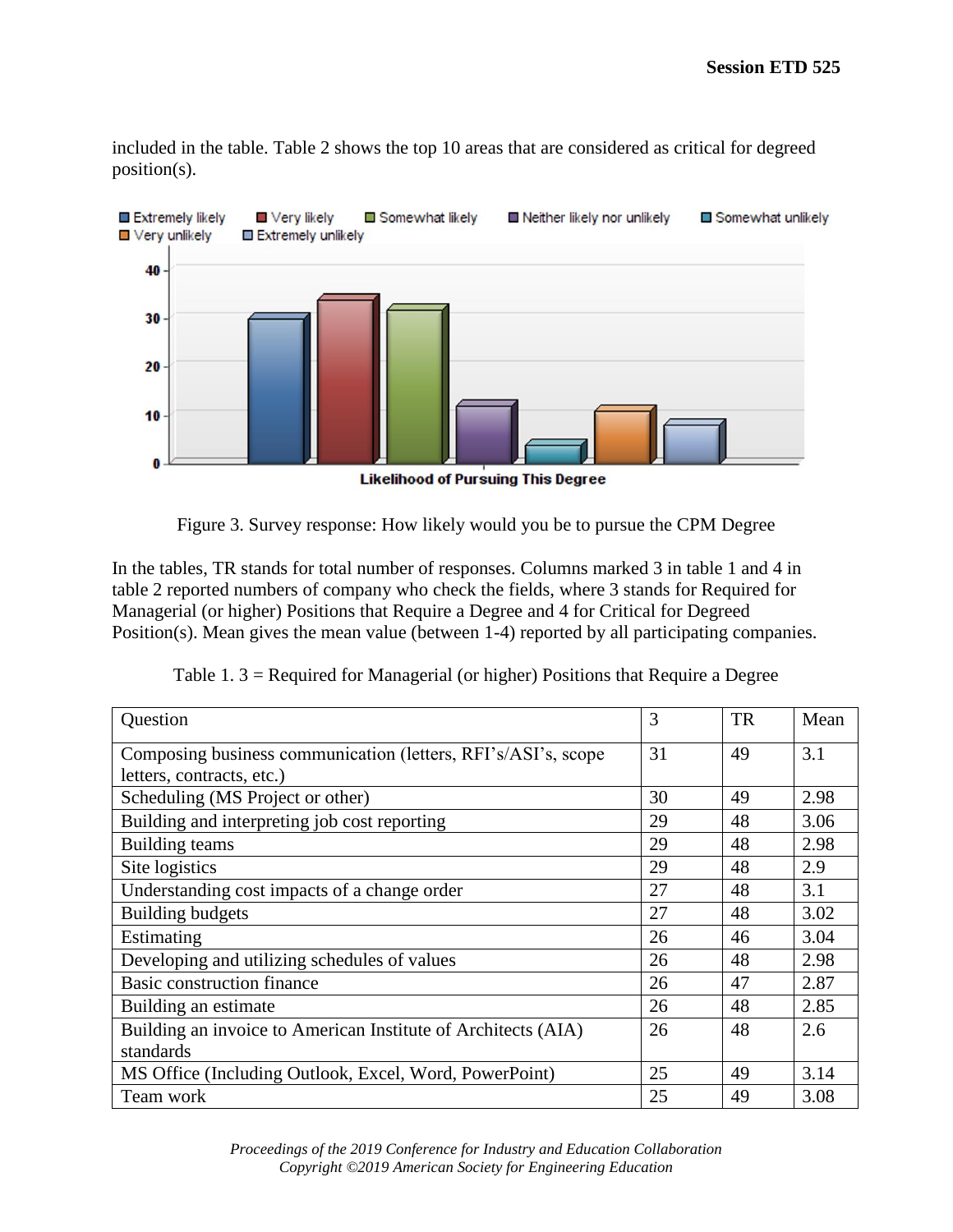| Pricing change orders                                        | 25  | 48 | 3    |
|--------------------------------------------------------------|-----|----|------|
| Resource forecasting (labor, rental equipment, materials,    | 25  | 49 | 2.98 |
| subcontractors)                                              |     |    |      |
| Contract negotiations                                        | 25  | 48 | 2.9  |
| Complying with Gross Maximum Pricing (GMP) contracts         | 25  | 48 | 2.71 |
| Time management skills                                       | 24  | 49 | 3.14 |
| <b>Building forecasts</b>                                    | 24  | 48 | 3    |
| <b>Presentation skills</b>                                   | 24  | 48 | 2.92 |
| Workplace preparation/soft skills:                           | 24  | 45 | 2.91 |
| Human resource management, employee training and development | -24 | 47 | 2.57 |

| Table 2. $4 =$ Critical for Degreed Position(s) |  |  |  |  |
|-------------------------------------------------|--|--|--|--|
|-------------------------------------------------|--|--|--|--|

| Question                                                                     | $\overline{A}$ | <b>TR</b> | Mean |
|------------------------------------------------------------------------------|----------------|-----------|------|
| Problem solving                                                              | 30             | 49        | 3.47 |
| <b>Communication skills</b>                                                  | 30             | 49        | 3.45 |
| Understanding schedule impacts                                               | 23             | 48        | 3.31 |
| Safety including how safety affects business, morale and profitability       | 22             | 47        | 3.28 |
| Planning and scheduling                                                      | 19             | 45        | 3.27 |
| Basic computer skills (file locating, saving, retrieval, internet searching) | 20             | 49        | 3.22 |
| Develop construction schedules                                               | 18             | 46        | 3.22 |
| Leadership                                                                   | 19             | 47        | 3.19 |
| Basic blueprint take-off skills                                              | 18             | 48        | 3.15 |
| Time management skills                                                       | 17             | 49        | 3.14 |

Based upon the survey data, a new 4-year degree program, Construction Project Management Major with two concentrations, Computer Information Systems Concentration and Management Concentration, was created and added in the university catalog 2016-2017. The program was approved by Colorado Department of Higher Education (CDHE) in summer 2016 and officially launched in fall 2016. By census day of fall 2018, there are 142 declared majors and 85 have enrolled in courses offered for this program. For details of the program, please refer to MSU Denver undergraduate catalog at

[http://catalog.msudenver.edu/preview\\_program.php?catoid=23&poid=5894&returnto=1306.](http://catalog.msudenver.edu/preview_program.php?catoid=23&poid=5894&returnto=1306)<sup>2</sup>

One important feature of this program is that students with a completed U.S. Department of Labor (DOL) Office of Apprenticeship (OA) four-year Registered Construction Trades Apprenticeship and journeyman's credentials are awarded a block of 30 lower division semester credits that may be used in lieu of the required minor.

For students who are not currently involved in the construction industry, six credit hours of internship is required besides their minors. Many participating companies have expressed interest in hosting interns to support CPM program.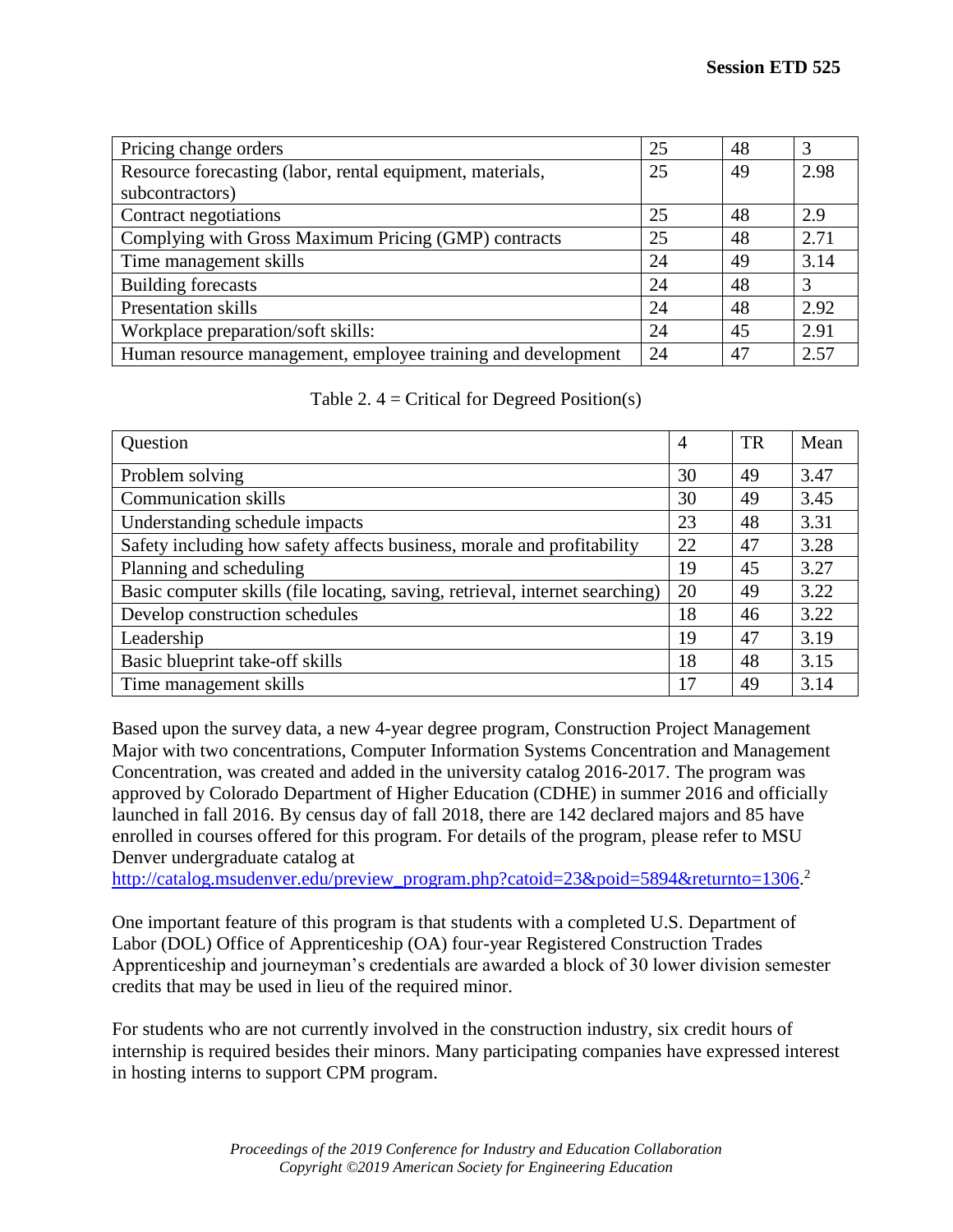## **Facility Management Degree**

When representatives from the Facility Management Accreditation Commission (FMAC) and International Facility Management Association (IFMA) Foundation approached MSU Denver to explore the possibility of creation of a Facility Management program in fall 2017, we faced a totally different scenario as described above.

The IFMA Foundation is aware of over 100 different FM degree programs worldwide. There are currently 30 different accredited degree programs with about a dozen more planning to go through accreditation. A program seeking IFMA accreditation must demonstrate that it is housed within an institution that is accredited or recognized by: An institutional accrediting body that is recognized by the U.S. Department of Higher Education, or the appropriate higher education agency or authority in the institution's country of origin.<sup>3</sup>

IFMA/FMAC presented its "Standard for Facility Management (FM) Accredited Degree Programs (ADP)" which apply only to facility management degree programs at the undergraduate (associate/diploma, baccalaureate) or graduate level (masters) universities and colleges offering such programs that shall adhere to these standards when seeking FMAC accreditation. Based upon the IFMA 2009 Global Job Analysis Study, the ADP core competencies and outcome based assessment expectations have been developed. The eleven core competencies are as follows:<sup>3</sup>

- 1. Leadership and Strategy;
- 2. Operations and Maintenance;
- 3. Project Management;
- 4. Communication;
- 5. Finance and Business;
- 6. Human Factors;
- 7. Quality;
- 8. Real Estate and Property Management;
- 9. Technology;
- 10. Emergency Preparedness & Business Continuity;
- 11. Environmental Stewardship & Sustainability

This standard describes both scholarly and real-world facility management applications and practices and provides a comprehensive model for an ideal facility management program. The FMAC establishes standards for accreditation so that a facilities management program's outcomes can be measured by how well core competencies are being demonstrated. Each program is encouraged to retain its uniqueness while providing the basic curricular structure needed to assure that graduates are prepared for real-world careers in facility management.<sup>3</sup>

After initial meeting with local IFMA representatives, the faculty from CPM program and department of engineering and engineering technology of college of professional studies and department of computer information systems and department of management of college of business worked together created initial curriculum layout. The initial curriculum was submitted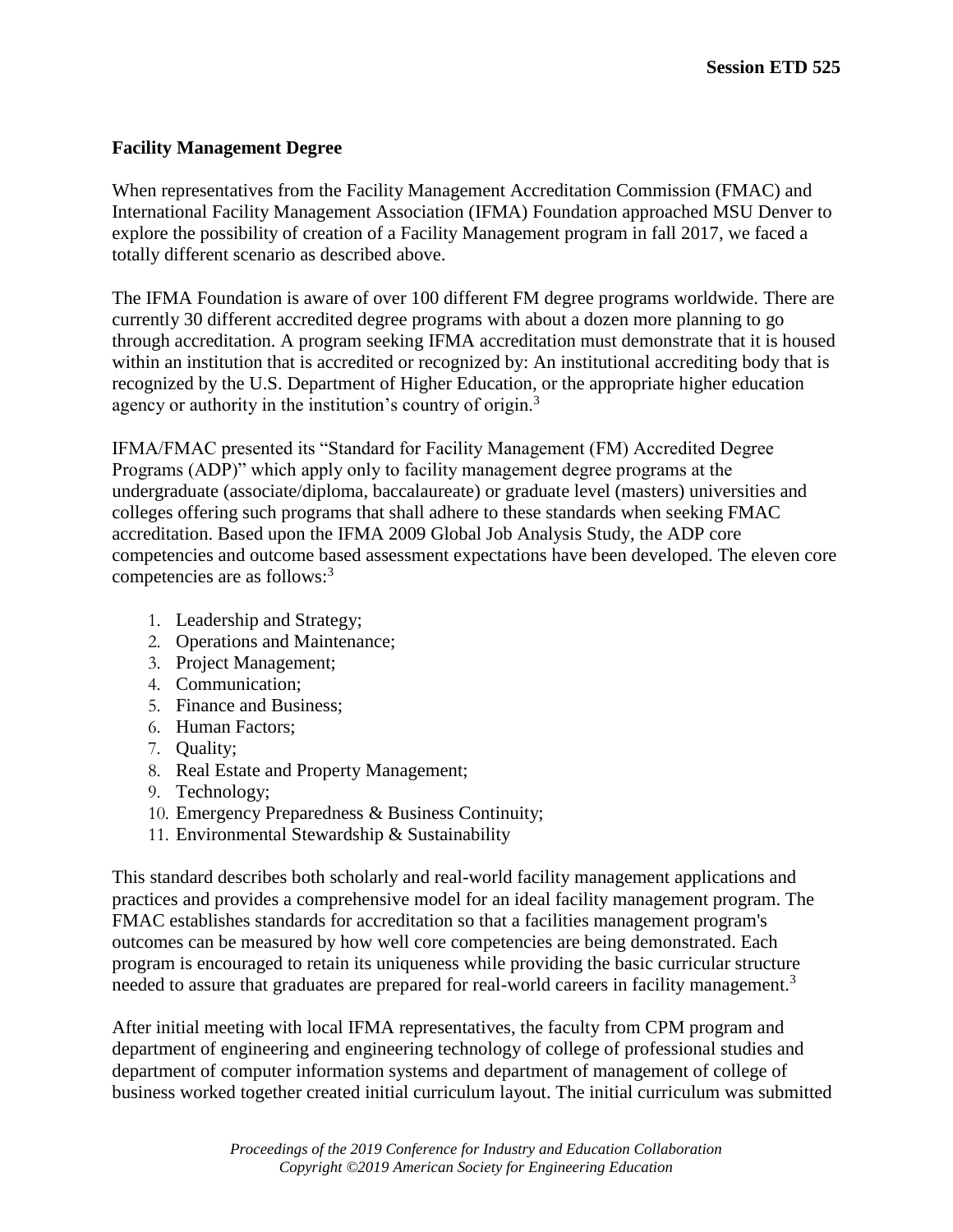to IFMA executive director then distributed to IFMA university relations personnel. Two web meetings were hosted by IFMA executive director with participants from MSU Denver, IFAM personnel from Denver, CO, Huston, TX and New York. The facility management program curriculum was finalized based upon the detailed ADP standard outcome course map for curriculum construction provided by FMAC.

The proposed curriculum will be submitted to MSU Board of Trustee for approval in October 2018. We decided that the facility management program will be added to CPM as the third concentration. We also communicated with IFMA/FMAC that in order to have a faster turnaround, as we develop the curriculum in fall 2018 and know the sequence of classes that are needed, the students will be allowed to start taking those classes as early as spring 2019. The participating students just won't be able to declare the major and concentration until the curriculum is finalized through the curriculum approval process. They can work with advisors on which classes to take to stay on track.

Comparing to the current MSU Denver university catalog, only a few new courses are needed for the new degree program. Business and Sustainability and FM internship will be developed by MSU Denver faculty. The Denver chapter of IFMA agreed to develop two new FM specific courses for Professional Skills, Technical Skills, and Advanced Technical Skills.<sup>4,5</sup> They are introduction to facility management and FM technology and software. Six credit hours internship is also a required element in this curriculum. IFMA will help to create internship opportunities for students, which will polish students' professional preparation.<sup>6</sup>

### **Engineering Manufacturing Certificate Program**

Another example is the engineering manufacturing certificate program proposed by CareerWise Colorado and some Denver local companies. CareerWise Colorado was envisioned by its founder and CEO Noel Ginsburg and Colorado Governor John Hickenlooper following a 2015 trip to Switzerland to learn about its youth apprenticeship system. As a nonprofit intermediary, CareerWise's program crosses Colorado's geographies and industries, and provides students a practical learning experience to augment the classroom in fields such as healthcare, business operations, information technology, advanced manufacturing, and financial services.

Apparently, CareerWise and companies have studied MSU Denver curricula and came with proposed required and elective courses for this certificate program. After communication amongst faculty experts and representatives of CareerWise and companies, we obtain better understanding of the purpose of such certificate. We modified some of the proposed course selections and proposed the certificate which will meet the current needs of the industry with the consideration of the future career advancement of participating students and also made sure that there is no conflict with similar certificate programs offered by local community colleges. The engineering manufacturing certificate program was created with 19 credits hours required courses and 6 elective credits from 6 suggested courses. All courses are existing courses in MSU Denver catalog.<sup>2</sup> It should be noted that a 3-credits internship is required course. CareerWise and companies will help to locate internship opportunities for participating students.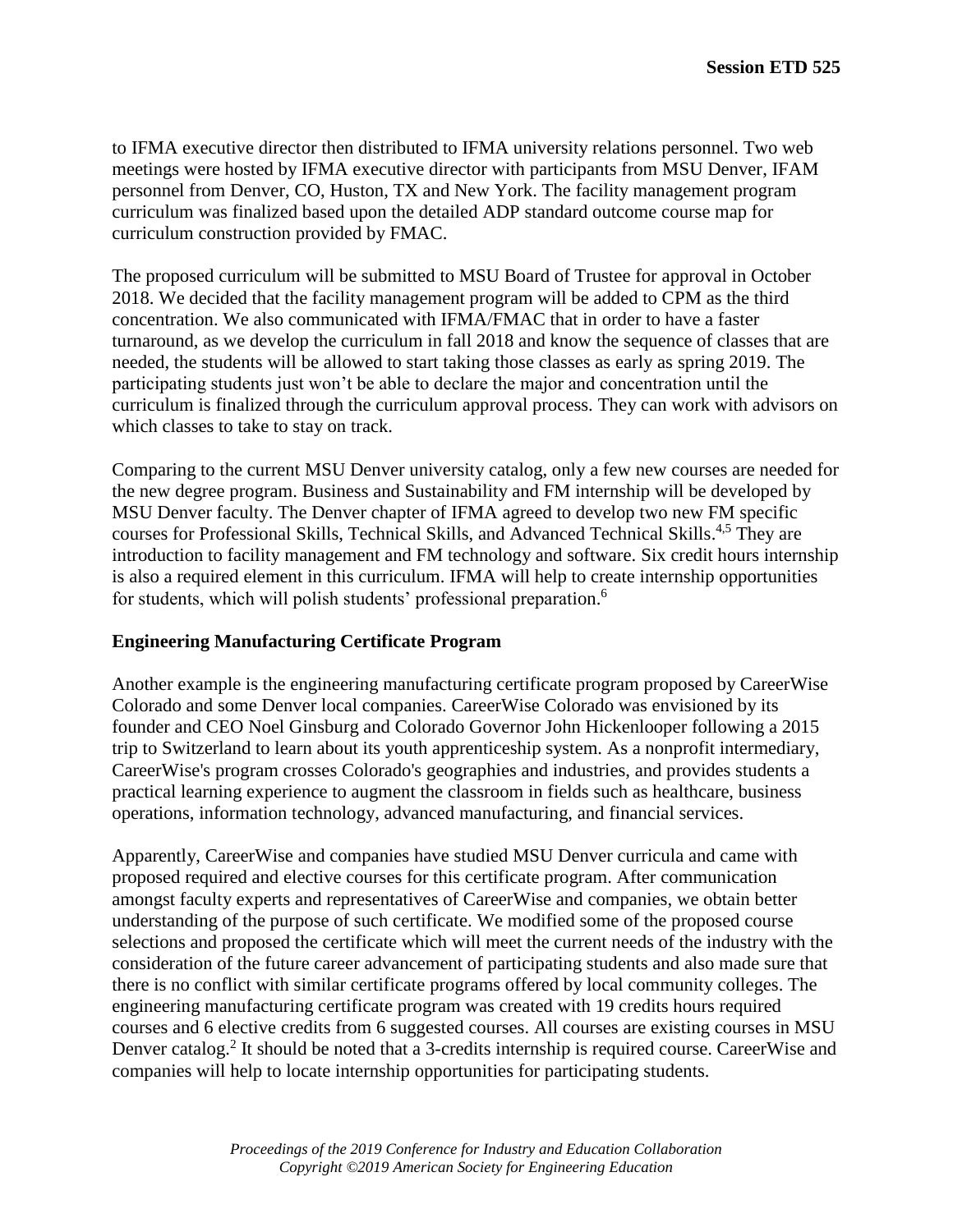This certificate uses existing courses in Engineering and Engineering Technology, Advanced Manufacturing Sciences, Industrial Design, and Communications. No new courses are needed for this certificate. From a technical perspective, the proposed certificate provides fundamental knowledge and practical skills for subtractive manufacturing and quality assurance concept for general manufacturing industry. With the certificate, a student should be able to start his or her career in mechanical or industrial engineering technician positions with a chance to move into quality assurance expert jobs or become lean manufacturing specialists. Also, since all of required courses can be applied to the manufacturing concentration of mechanical engineering technology program or advanced manufacturing science program, a student can come back to MSU Denver to pursue a BS degree in MET or AMS in the future. This certificate program has been approved by MSU Denver board of trustees.

### **Conclusion**

Due to the changes of the industry, traditional college degrees may not meet the exact need of current industry. "Business and postsecondary education have found common cause in recent decades in the preparation of a highly skilled workforce to preserve the nation's competitiveness and economic opportunity in response to rapid technological change and increasing global competition…The only way to develop curriculum and instruction models that deliver this skill set to large numbers of Americans is for business and education leaders to build collaborations that leverage their combined knowledge of labor markets, skills, pedagogy, and students." <sup>7</sup> The current university curricula may have most courses required in many cases. A purposeful redesign and rearrangement of existing courses with consultant with the industry may provide the education needed by the industry. Thus, curriculum innovation driven by industry inputs has become part of university curriculum development.

In curriculum driven by industry inputs, internship or coop opportunity is the common theme. Usually, the industry will provide this opportunity for participating students. This creates a winwin-win situation for all parties involved, the industry, the students and the university.<sup>8</sup>

#### **Bibliography**

- 1. "Integrating Industry-Driven Competencies in Education And Training Through Employer Engagement", Community College Virtual Symposium, U.S. Department of Education Office of Vocational and Adult Education, January 2012.
- 2. MSU Denver undergraduate catalog. [http://catalog.msudenver.edu/preview\\_program.php?catoid=23&poid=5894&returnto=1306.](http://catalog.msudenver.edu/preview_program.php?catoid=23&poid=5894&returnto=1306)
- 3. "Facility Management Accreditation Commission (FMAC) Bachelor's Degree Programs Accreditation Standards", Adopted October 2017, IFMA publication.
- 4. Laux, C. and Sanchez D., "Curriculum Innovation Driven by Industry Inputs: Engineering Technology Pathways", *Proceedings of the 2013 Conference for Industry and Education Collaboration,* Session ETD 335.
- 5. Engineering Technology Pathways, NSF Proposal, 2010.
- 6. Foroudastan, S., Thompson, B., " "Engineering Management an Innovative Interdisciplinary Master's program Preparing Students for Challenging Careers", International Journal for Management Science And Technology (IJMST), July, 2013.
- 7. Soares, L. 2010. "The Power of the Education-Industry Partnership. Fostering Innovation in Collaboration Between Community Colleges and Businesses", Washington, DC: Center for American Progress.